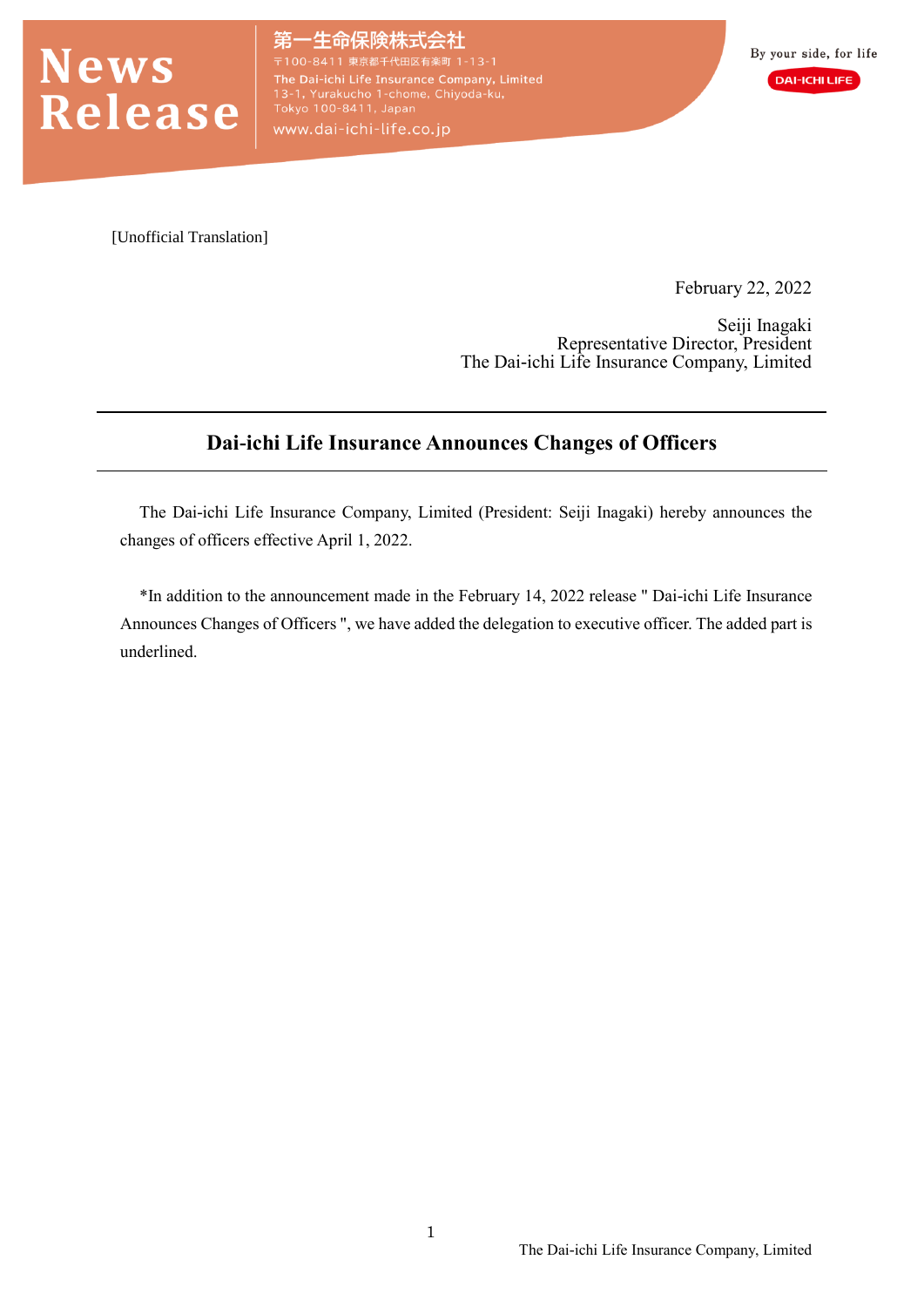### 1. Changes of Titles (effective April 1, 2022)

| New Title                            | <b>Current Title</b>                  | Name                    |
|--------------------------------------|---------------------------------------|-------------------------|
| Director, Managing Executive Officer | <b>Executive Officer</b>              | Kyoichi Haida           |
| Director, Managing Executive Officer | <b>Executive Officer</b>              | Shoji Takeuchi (*1)     |
| Chief General Manager, Corporate     | General Manager, Regulatory           |                         |
| Planning and Government Relations    | Affairs Dept.                         |                         |
| Director, Managing Executive Officer | <b>Executive Officer</b>              | Takako Kitahori         |
|                                      | General Manager, Communication        |                         |
|                                      | Design Dept.                          |                         |
| Director, Managing Executive Officer | <b>Executive Officer</b>              | Takashi Iida            |
| Managing Executive Officer           | Managing Executive Officer            | Katsuhisa Watanabe      |
| Chief General Manager, Metropolitan  | Chief General Manager, Chubu          |                         |
| Market                               | Market                                |                         |
| Managing Executive Officer           | <b>Executive Officer</b>              | Masahiro Akashi         |
| Managing Executive Officer           | <b>Executive Officer</b>              | Tatsuya Hayakawa        |
| Chief General Manager, Western       | Chief General Manager, Western        |                         |
| Market I                             | Market I                              |                         |
| Managing Executive Officer           | <b>Executive Officer</b>              | Hiroyuki Miyoshi        |
| Chief General Manager, Western       | Chief General Manager, Western        |                         |
| Market II                            | Market II                             |                         |
| Managing Executive Officer           | <b>Executive Officer</b>              | Kazuyuki Shigemoto      |
| Chief General Manager, Investment    | Chief General Manager, Investment     |                         |
| Managing Executive Officer           | <b>Executive Officer</b>              | Mitsuhiro Uehara        |
| Chief General Manager, Chubu         | Deputy Chief General Manager,         |                         |
| Market                               | Metropolitan Market                   |                         |
| <b>Executive Officer</b>             | <b>Executive Officer</b>              | <b>Atsuko Ochiai</b>    |
| <b>General Manager, Claims Dept.</b> | <b>General Manager, International</b> |                         |
|                                      | <b>Subsidiary Management Dept.</b>    |                         |
| <b>Executive Officer Status</b>      | <b>Executive Officer</b>              | Toshimitsu Miyauchi(*2) |
|                                      | General Manager, Nagoya Branch        |                         |
|                                      | Office                                |                         |

\*1 Mr. Takeuchi's appointment as a director is subject to approval by the authorities.

\*2 Toshimitsu Miyauchi will be appointed as a Representative Director, Vice President of The Dai-ichi Life Research Institute Inc. on April 1, 2022.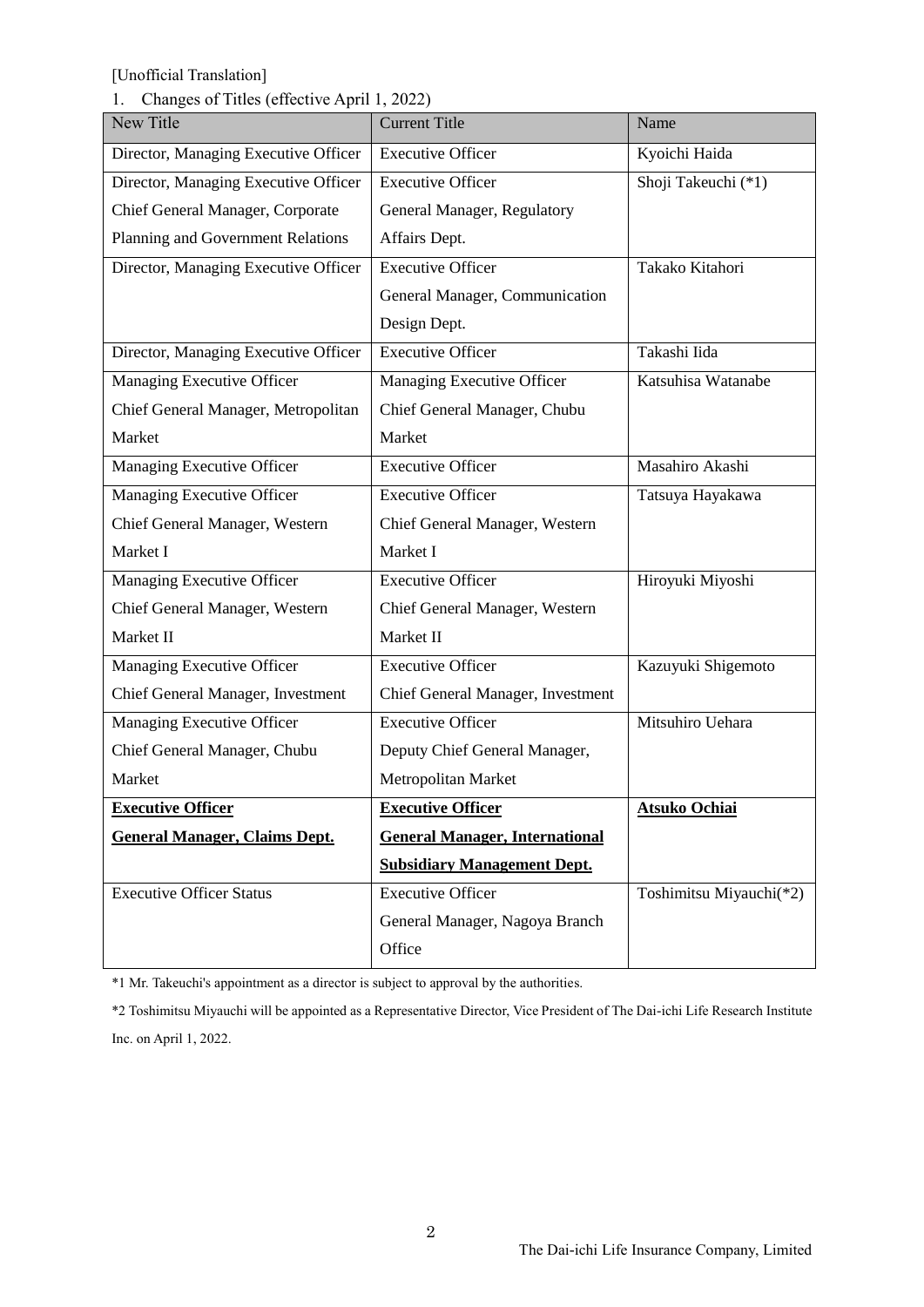# 2. Retiring Officers(effective March 31, 2022)

| <b>Current Title</b>                 | Name              | Remarks                                    |
|--------------------------------------|-------------------|--------------------------------------------|
| Director, Managing Executive Officer | Hideo Hatanaka    | Hideo Hatanaka will be appointed as an     |
|                                      |                   | Advisor of The Dai-ichi Frontier Life      |
|                                      |                   | Insurance Co., Ltd. on April 1, 2022.      |
| Director, Managing Executive Officer | Munehiro Uryu     | Munehiro Uryu will be appointed as an      |
| Chief General Manager, Corporate     |                   | Advisor of The Neo First Life Insurance    |
| Planning and Government Relations    |                   | Co., Ltd. on April 1, 2022.                |
| Director, Managing Executive Officer | Mamoru Akashi     | Mamoru Akashi continues to be a            |
|                                      |                   | Director, Managing Executive Officer of    |
|                                      |                   | Dai-ichi Life Holdings, Inc.               |
| Managing Executive Officer           | Kimihiro Sato     | Kimihiro Sato a will be appointed as an    |
| Chief General Manager, Metropolitan  |                   | Advisor of The Dai-ichi Life Insurance     |
| Market                               |                   | Co., Ltd. on April 1, 2022.                |
| Managing Executive Officer           | Hideki Higuchi    | Hideki Higuchi will be appointed as a      |
| Chief General Manager, Eastern       |                   | Representative Director, Vice President of |
| Market II                            |                   | THE DAI-ICHI BUILDING CO., LTD on          |
|                                      |                   | April 1, 2022.                             |
| <b>Executive Officer</b>             | Ryuichi Yamamoto  |                                            |
| <b>Executive Officer</b>             | Tsuyoshi Kawamoto |                                            |
| <b>Executive Officer</b>             | Hitoshi Yamaguchi | Hitoshi Yamaguchi continues to be an       |
|                                      |                   | Executive Officer of Dai-ichi Life         |
|                                      |                   | Holdings, Inc.                             |
| <b>Executive Officer</b>             | Makoto Goda       | Makoto Goda will be appointed as a         |
| General Manager, Corporate Planning  |                   | Representative Director, Senior Managing   |
| Dept.                                |                   | Executive Officer of The Dai-ichi Frontier |
|                                      |                   | Life Insurance Co., Ltd. on April 1, 2022. |
| <b>Executive Officer Status</b>      | Takayuki Kotani   |                                            |

| 3. | New Appointments of Executive Officers (effective April 1, 2022) |  |
|----|------------------------------------------------------------------|--|
|    |                                                                  |  |

| New Title                          | Name               |
|------------------------------------|--------------------|
| Managing Executive Officer         | Toshiaki Sumino    |
| <b>Executive Officer</b>           | Toshikazu Takayama |
| General Manager, Osaka-Kita Branch |                    |
| <b>Office</b>                      |                    |
| <b>Executive Officer</b>           | Shinichi Suzuki    |
| General Manager, Okayama Branch    |                    |
| lffice                             |                    |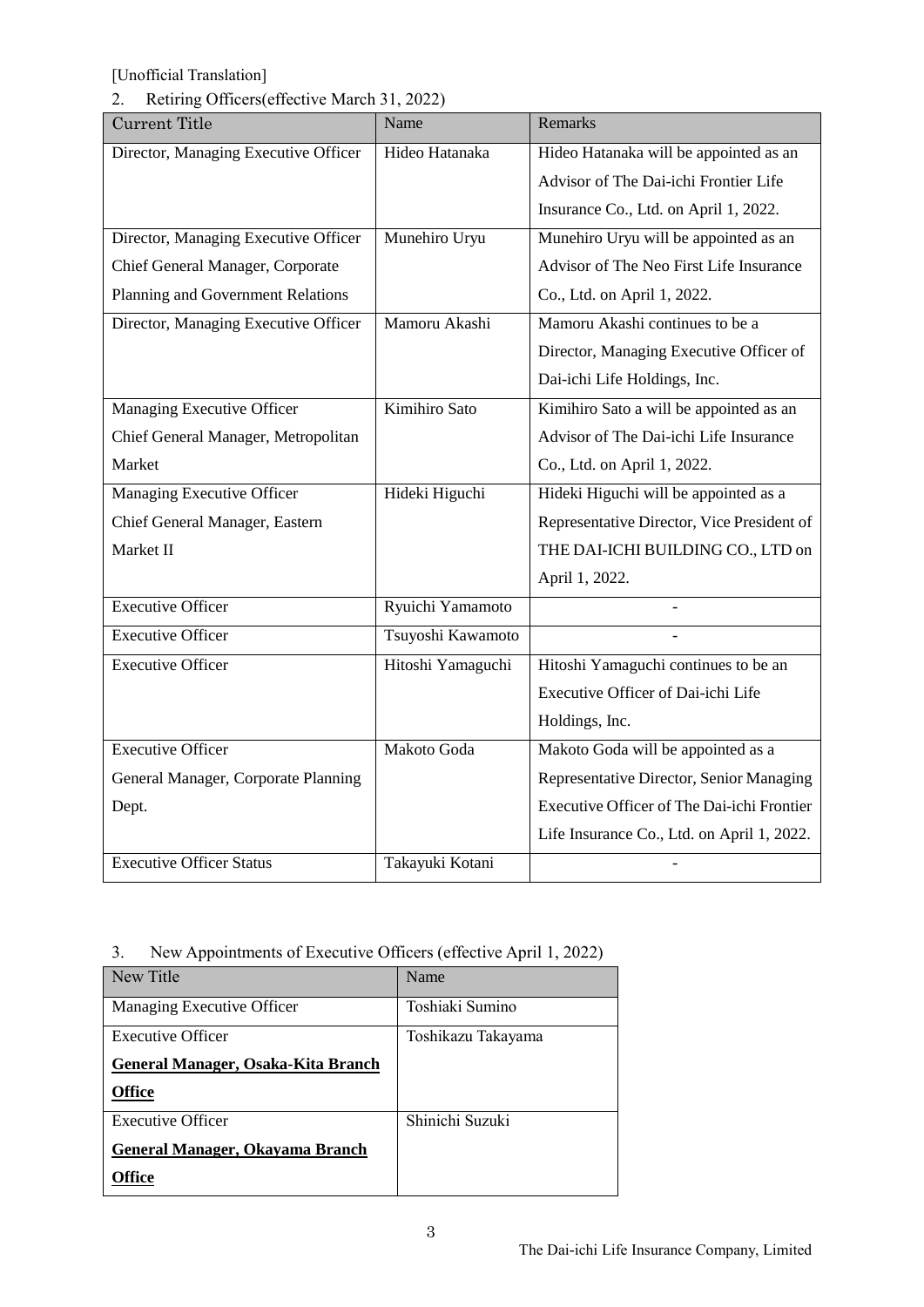| [Unofficial Translation]                    |                   |
|---------------------------------------------|-------------------|
| New Title                                   | Name              |
| <b>Executive Officer</b>                    | Masahito Suyama   |
| <b>General Manager, Fukuoka Branch</b>      |                   |
| <b>Office</b>                               |                   |
| <b>Executive Officer</b>                    | Ken Mikami        |
| Chief General Manager, Eastern Market II    |                   |
| <b>Executive Officer</b>                    | Kazuhiro Osawa    |
| <b>Executive Officer</b>                    | Jun Kuroda        |
| <b>General Manager, IT Business Process</b> |                   |
| <b>Planning Dept.</b>                       |                   |
| <b>Executive Officer</b>                    | Satoshi Takemoto  |
| <b>Executive Officer</b>                    | Yasuyuki Watanabe |
| <b>General Manager, Group Pension</b>       |                   |
| <b>Business Dept.</b>                       |                   |

\* Refer to pages 10 and 11 for the reasons for the new appointments and pages 12 to 15 for their biographies.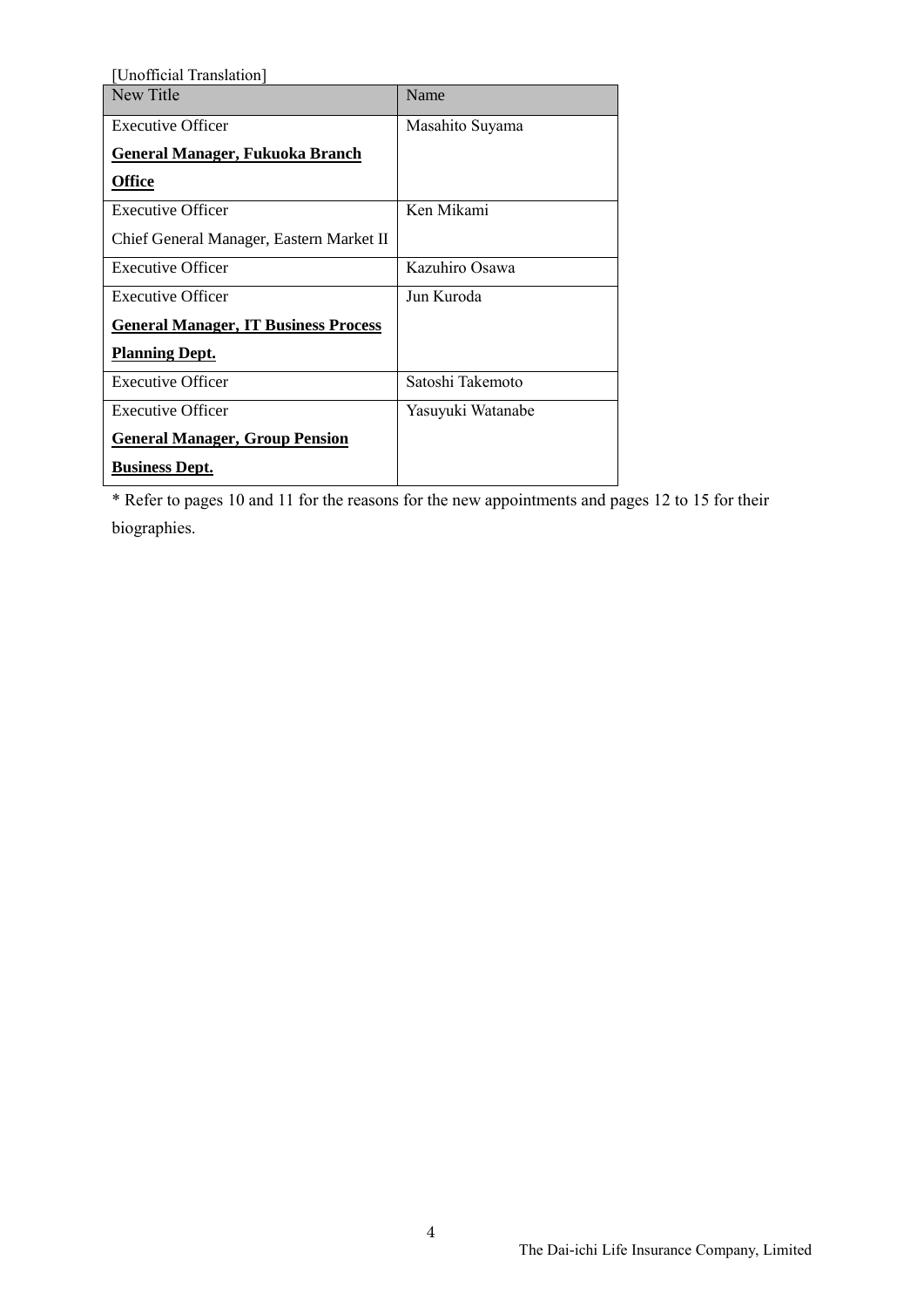| Title                                                      | Name               |
|------------------------------------------------------------|--------------------|
| Director, Chairman of the Board                            | Koichiro Watanabe  |
| Representative Director, President                         | Seiji Inagaki      |
| Representative Director, Senior Managing Executive Officer | Masamitsu Nambu    |
| Director, Managing Executive Officer                       | Ichiro Okamoto     |
| Director, Managing Executive Officer                       | Kyoichi Saito      |
| Director, Managing Executive Officer                       | Hisashi Takada     |
| Director, Managing Executive Officer                       | Hiroyuki Kanou     |
| Director, Managing Executive Officer                       | Kyoichi Haida      |
| Director, Managing Executive Officer                       | Shoji Takeuchi     |
| Director, Managing Executive Officer                       | Takako Kitahori    |
| Director, Managing Executive Officer                       | Takashi Iida       |
| Director                                                   | Morinobu Nagahama  |
| Director                                                   | Keisuke Yokoo      |
| Director                                                   | Takehiko Nakao     |
| Director                                                   | Naomi Ushio        |
| Audit and Supervisory Board Member(Full-Time)              | Masahiro Takashima |
| Audit and Supervisory Board Member(Full-Time)              | Yoshifumi Wakayama |
| Audit and Supervisory Board Member                         | Takehiko Nagasaki  |
| Audit and Supervisory Board Member                         | Sanae Tanaka       |
| Audit and Supervisory Board Member                         | Iwao Taka          |
| Managing Executive Officer                                 | Katsuhisa Watanabe |
| Managing Executive Officer                                 | Chieko Takahashi   |
| Managing Executive Officer                                 | Yasutaka Shimokawa |
| Managing Executive Officer                                 | Kozo Kita          |
| Managing Executive Officer                                 | Yasumasa Iwai      |
| Managing Executive Officer                                 | Yoshitaka Okumura  |
| Managing Executive Officer                                 | Toshiaki Sumino    |
| Managing Executive Officer                                 | Masahiro Akashi    |
| Managing Executive Officer                                 | Tatsuya Hayakawa   |
| <b>Managing Executive Officer</b>                          | Hiroyuki Miyoshi   |
| <b>Managing Executive Officer</b>                          | Kazuyuki Shigemoto |
| <b>Managing Executive Officer</b>                          | Mitsuhiro Uehara   |
| <b>Executive Officer</b>                                   | Takahito Shibuya   |
| <b>Executive Officer</b>                                   | Miki Kashizaki     |
| <b>Executive Officer</b>                                   | Ken Yamaguchi      |
| <b>Executive Officer</b>                                   | Atsuko Ochiai      |

#### **Directors, Audit and Supervisory Board Members and Executive Officers as of April 1, 2022**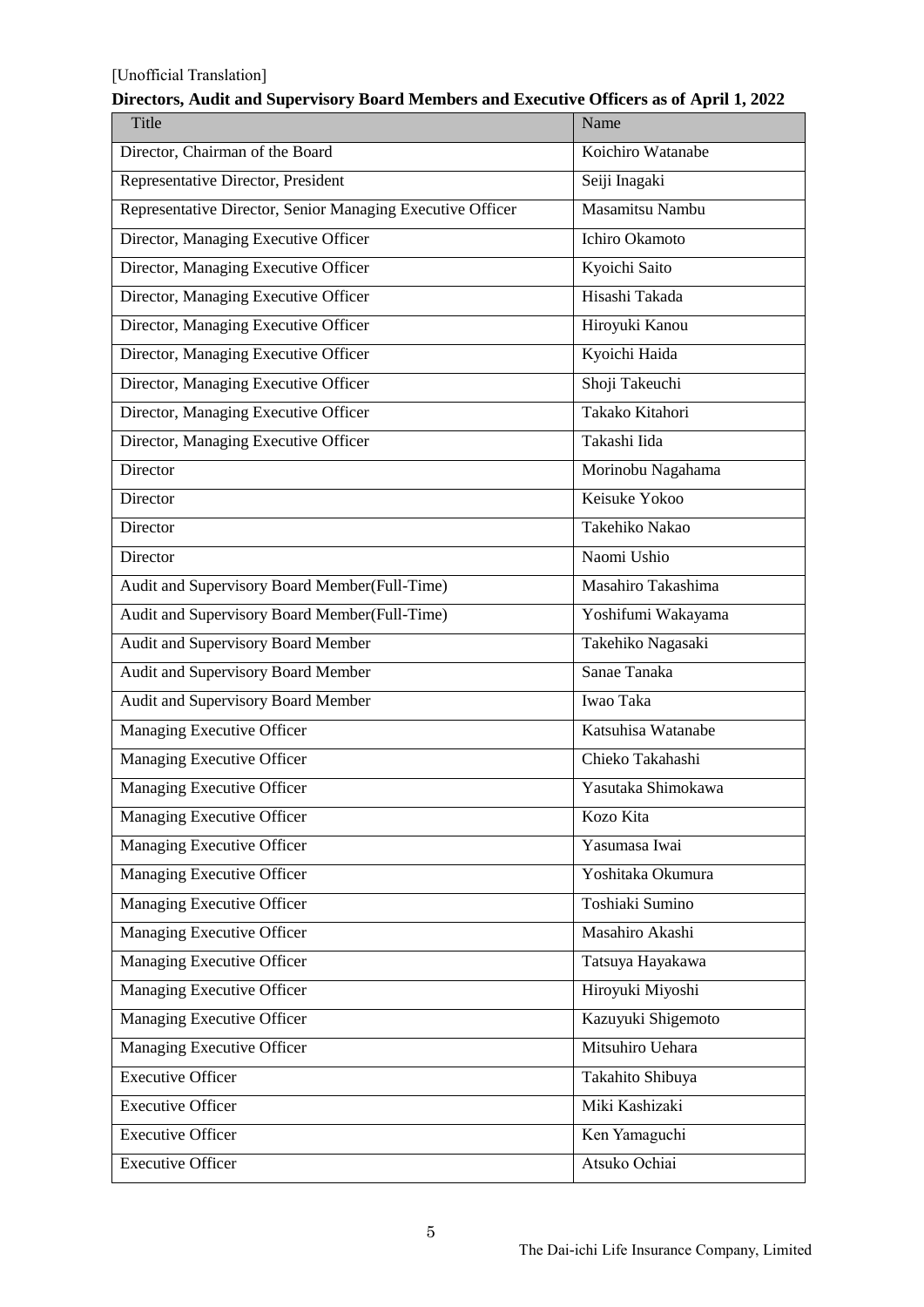| [Unofficial Translation] |                    |
|--------------------------|--------------------|
| Title                    | Name               |
| <b>Executive Officer</b> | Toshikazu Takayama |
| <b>Executive Officer</b> | Shinichi Suzuki    |
| <b>Executive Officer</b> | Masahito Suyama    |
| <b>Executive Officer</b> | Ken Mikami         |
| <b>Executive Officer</b> | Kazuhiro Osawa     |
| <b>Executive Officer</b> | Jun Kuroda         |
| <b>Executive Officer</b> | Satoshi Takemoto   |
| <b>Executive Officer</b> | Yasuyuki Watanabe  |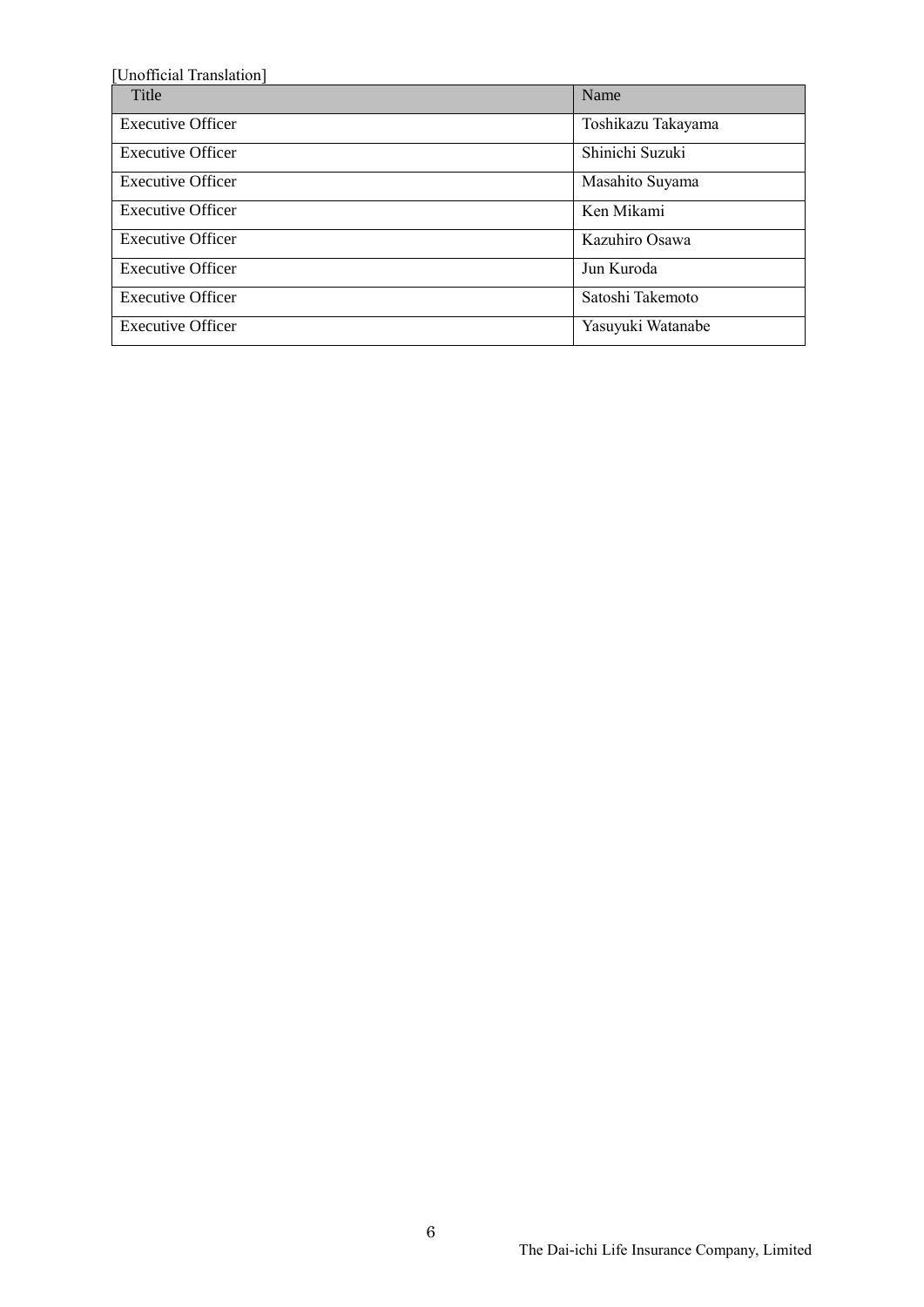# **Responsibilities and Delegation of Employees Duties, etc. as of April 1, 2022**

| Name and Title       | Responsibilities                                                       | Delegation, etc. (*)        |
|----------------------|------------------------------------------------------------------------|-----------------------------|
| Seiji Inagaki        | Chief General Manager, Quality Improvement Headquarters                |                             |
| (Representative      |                                                                        |                             |
| Director, President) |                                                                        |                             |
| Masamitsu Nambu      | Secretarial Dept., Corporate Service Dept., Affiliated Business        |                             |
| (Representative      | Management Dept., Human Resources Dept., Sales Office Manager          |                             |
| Director, Senior     | Training Dept.                                                         |                             |
| Managing Executive   |                                                                        |                             |
| Officer)             |                                                                        |                             |
| Ichiro Okamoto       | Internal Audit Dept.                                                   |                             |
| (Director, Managing  |                                                                        |                             |
| Executive Officer)   |                                                                        |                             |
| Kyoichi Saito        | Corporate Relations Dept. No.3, No.4, No.5, and No.8, International    |                             |
| (Director, Managing  | Corporate Relations Dept., Financial Institution Relations Dept.       |                             |
| Executive Officer)   |                                                                        |                             |
| Hisashi Takada       | Profit Management Dept., Actuarial Dept., Credit Dept.                 |                             |
| (Director, Managing  |                                                                        |                             |
| Executive Officer)   |                                                                        |                             |
| Hiroyuki Kanou       | Customer First Promotion Dept., Retail Management Dept., Sales Force   |                             |
| (Director, Managing  | Planning Dept., Workplace Sales Force Promotion Dept.                  |                             |
| Executive Officer)   |                                                                        |                             |
| Kyoichi Haida        | Business Process Planning Dept., Underwriting and Medical Dept.,       |                             |
| (Director, Managing  | Contact Center Control Dept.                                           |                             |
| Executive Officer)   |                                                                        |                             |
| Shoji Takeuchi       | Corporate Communication Dept., Corporate Planning Dept., Regulatory    | Chief General Manager,      |
| (Director, Managing  | Affairs Dept., Healthcare Task Force                                   | Corporate Planning and      |
| Executive Officer)   | The matters regarding Quality Improvement Headquarters                 | <b>Government Relations</b> |
| Takako Kitahori      | Marketing Strategy Dept. (except for the matters regarding Retirement  |                             |
| (Director, Managing  | and Savings Service Promotion Div.), Communication Design Dept.,       |                             |
| Executive Officer)   | CX Design Task Force                                                   |                             |
|                      | the matters regarding CX Design Strategy                               |                             |
| Takashi Iida         | Marketing Strategy Dept. (the matters regarding Retirement and         |                             |
| (Director, Managing  | Savings Service Promotion Div.), Separate Account Management Dept.     |                             |
| Executive Officer)   | (the matters regarding Separate Account Investment Center), Investment |                             |
|                      | Planning Dept., Corporate and Structured Finance Dept., Investment     |                             |
|                      | Administration Dept., Real Estate Investment Dept.                     |                             |
|                      | the matters regarding Retirement, Savings and Asset Strategy           |                             |
| Katsuhisa Watanabe   | Metropolitan Sales Management Dept., Metropolitan Corporate            | Chief General Manager,      |
| (Managing Executive  | Relations Dept. No.1, No.2, and No.3, Kanagawa Sales Bureau            | Metropolitan Market         |
| Officer)             |                                                                        |                             |
| Chieko Takahashi     | Corporate Relations Dept. No.1, No.2, No.6, and No.7, Dispersed Sector |                             |
| (Managing Executive  | Relations Dept.                                                        |                             |
| Officer)             |                                                                        |                             |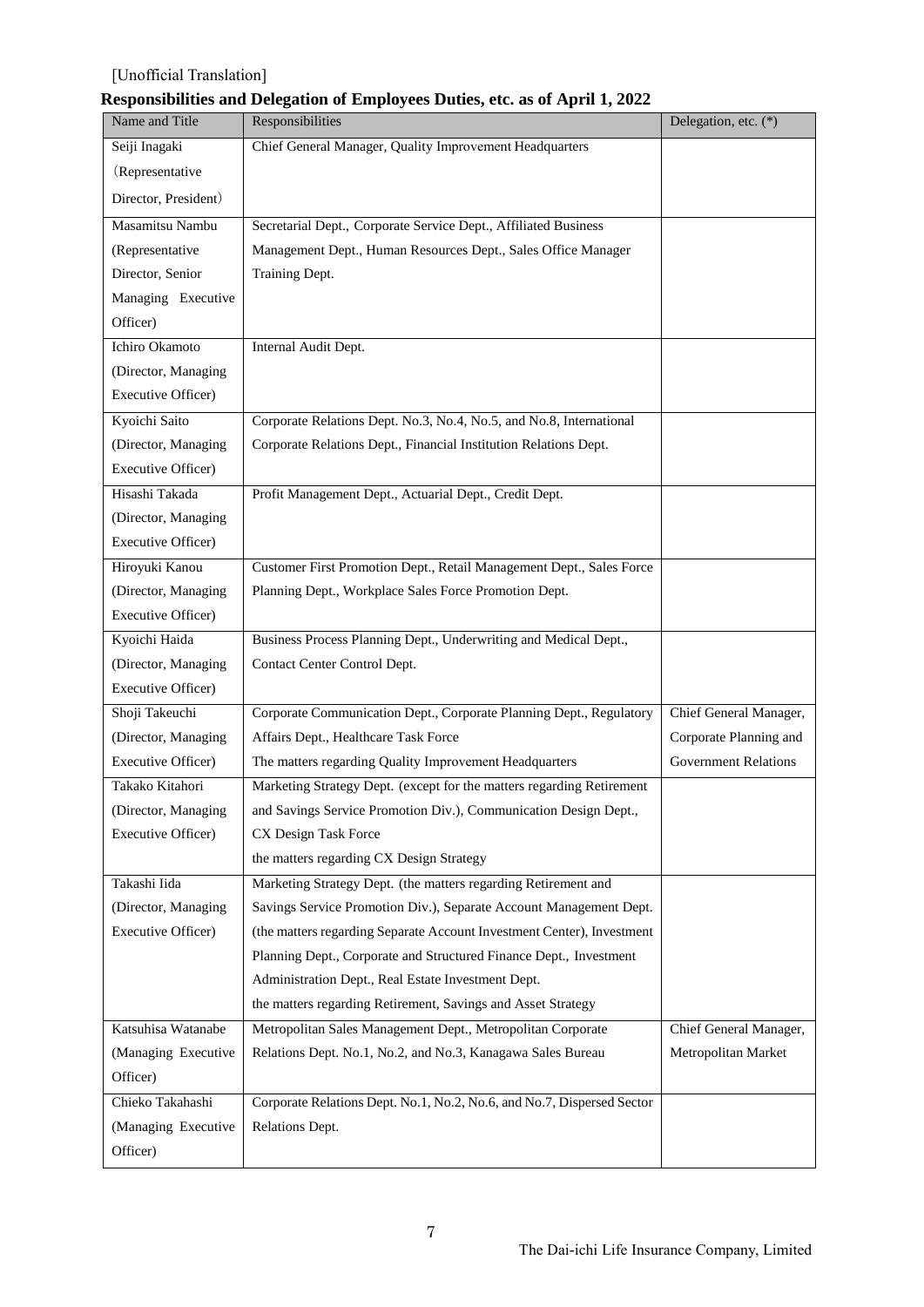| [Unofficial Translation] |                                                                      |                         |
|--------------------------|----------------------------------------------------------------------|-------------------------|
| Name and Title           | Responsibilities                                                     | Delegation, etc. (*)    |
| Yasutaka Shimokawa       | East Japan Sales Management Dept., Hokkaido Sales Bureau, East       | Chief General Manager,  |
| (Managing Executive      | Japan Corporate Relations Dept.                                      | Eastern Market I        |
| Officer)                 |                                                                      |                         |
| Kozo Kita                | Agency Management Dept., East Japan Agency Sales Dept.,              |                         |
| (Managing Executive      | Metropolitan Agency Sales Dept., Chubu and Kansai Agency Sales       |                         |
| Officer)                 | Dept., West Japan Agency Sales Dept.                                 |                         |
| Yasumasa Iwai            | Innovation Strategy Dept., IT Business Process Planning Dept.(the    |                         |
| (Managing Executive      | matters regarding Data Management Center, Data Analytics Center and  |                         |
| Officer)                 | Data Strategy Center)                                                |                         |
| Yoshitaka Okumura        | Kansai Sales Management Dept., Osaka Corporate Relations Dept.,      | Chief General Manager,  |
| (Managing Executive      | Kyoto/Kobe Corporate Relations Dept.                                 | Kansai Market           |
| Officer)                 |                                                                      |                         |
|                          |                                                                      |                         |
| Toshiaki Sumino          | International Subsidiary Management Dept.                            |                         |
| (Managing Executive      |                                                                      |                         |
| Officer)                 |                                                                      |                         |
| Masahiro Akashi          | Multi Brand Sales Promotion Dept., Sales Personnel Dept., Financial  |                         |
| (Managing Executive      | Planning and Consulting Dept., Customer Service Dept.                |                         |
| Officer)                 |                                                                      |                         |
| Tatsuya Hayakawa         | West Japan Sales Management Dept., West Japan Sales Bureau           | Chief General Manager,  |
| (Managing Executive      |                                                                      | Western Market I        |
| Officer)                 |                                                                      |                         |
|                          |                                                                      |                         |
| Hiroyuki Miyoshi         | West Japan Sales Management Dept., West Japan Sales Bureau           | Chief General Manager,  |
| (Managing Executive      | (joint oversight with Mr. Hayakawa above mentioned 2 divisions)      | Western Market II       |
| Officer)                 |                                                                      |                         |
| Kazuyuki Shigemoto       | Fixed Income Investment Dept., Global Fixed Income Investment Dept., | Chief General Manager,  |
| (Managing Executive      | Equity Investment Dept., Alternative Investment Dept., Responsible   | Investment              |
| Officer)                 | Investment Dept.                                                     |                         |
| Mitsuhiro Uehara         | Chubu Sales Management Dept., Chubu Corporate Relations Dept.        | Chief General Manager,  |
| (Managing Executive      |                                                                      | Chubu Market            |
| Officer)                 |                                                                      |                         |
| Takahito Shibuya         | Product Development and Management Dept., Total Life Planning and    |                         |
| (Executive Officer)      | Sales Training Dept.                                                 |                         |
|                          |                                                                      |                         |
| Miki Kashizaki           | Public Sector Relations Dept.                                        | <b>General Manager,</b> |
| (Executive Officer)      | the matters regarding Diversity and Inclusion                        | <b>Public Sector</b>    |
|                          |                                                                      | <b>Relations Dept.</b>  |
| Ken Yamaguchi            | Group Life Insurance Business Dept., Wholesale Management Dept.,     | <b>General Manager,</b> |
| (Executive Officer)      | Corporate Employees Retail Promotion Dept.                           | <b>Wholesale</b>        |
|                          |                                                                      | <b>Management Dept.</b> |
| Atsuko Ochiai            | Policy Service Dept., Claims Dept.                                   | <b>General Manager,</b> |
| (Executive Officer)      |                                                                      | <b>Claims Dept.</b>     |
|                          |                                                                      |                         |
|                          |                                                                      |                         |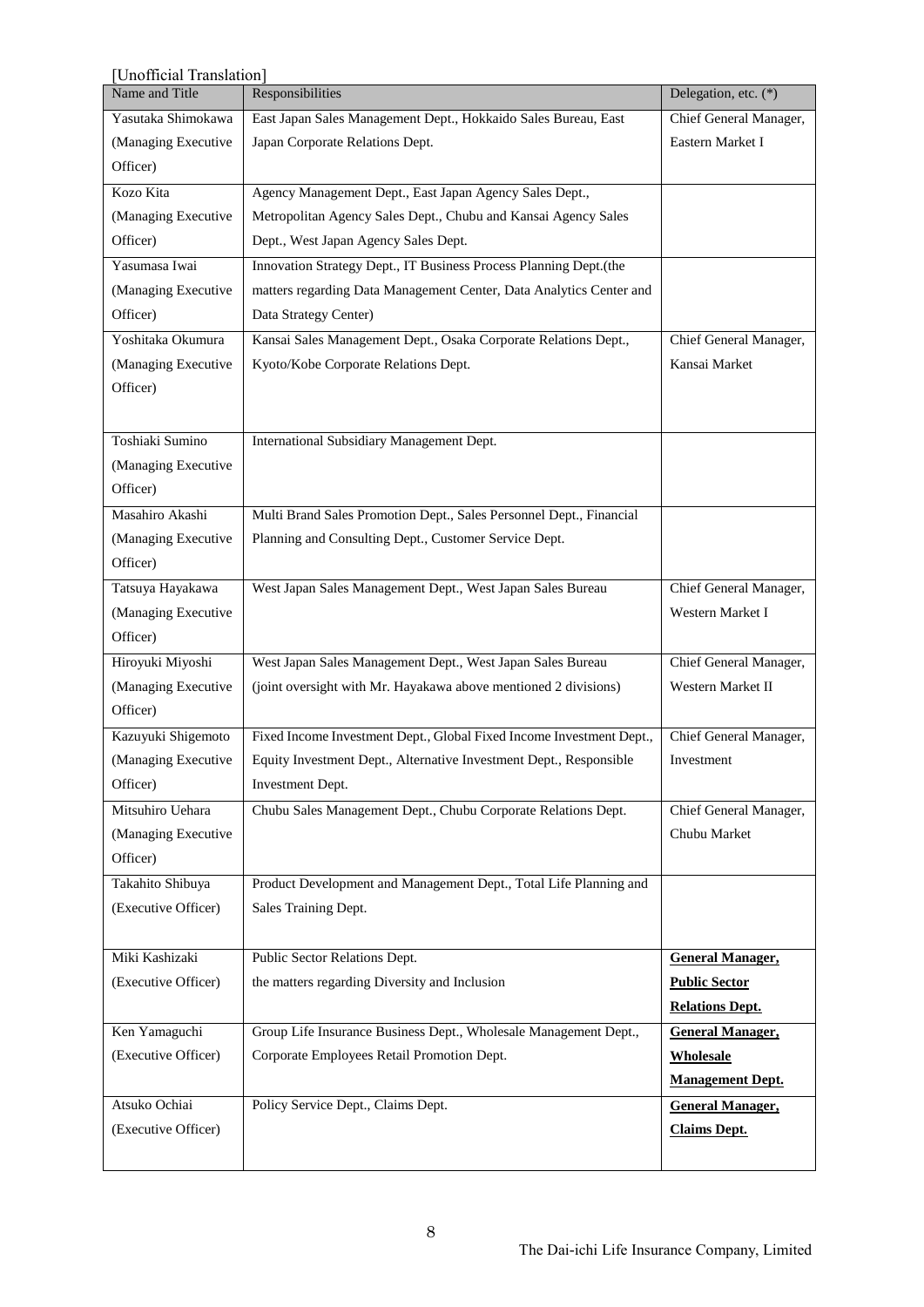| Unofficial Translation] |                                                                      |                            |
|-------------------------|----------------------------------------------------------------------|----------------------------|
| Name and Title          | Responsibilities                                                     | Delegation, etc. (*)       |
| Toshikazu Takayama      |                                                                      | <b>General Manager,</b>    |
| (Executive Officer)     |                                                                      | Osaka-Kita Branch          |
|                         |                                                                      | <b>Office</b>              |
| Shinichi Suzuki         |                                                                      | <b>General Manager,</b>    |
| (Executive Officer)     |                                                                      | <b>Okayama Branch</b>      |
|                         |                                                                      | <b>Office</b>              |
| Masahito Suyama         |                                                                      | <b>General Manager,</b>    |
| (Executive Officer)     |                                                                      | <b>Fukuoka Branch</b>      |
|                         |                                                                      | <b>Office</b>              |
| Ken Mikami              | East Japan Sales Management Dept., East Japan Corporate Relations    | Chief General Manager,     |
| (Executive Officer)     | Dept.                                                                | Eastern Market II          |
|                         | (joint oversight with Mr. Shimokawa above mentioned 2 divisions)     |                            |
| Kazuhiro Osawa          | Metropolitan Sales Management Dept., Metropolitan Corporate          |                            |
| (Executive Officer)     | Relations Dept. No.1, No.2, and No.3, Kanagawa Sales Bureau          |                            |
|                         | (joint oversight with Mr. Watanabe above mentioned 5 divisions)      |                            |
| Jun Kuroda              | IT Business Process Planning Dept. (except for the matters regarding | <b>General Manager,</b>    |
| (Executive Officer)     | Data Management Center, Data Analytics Center and Data Strategy      | <b>IT Business Process</b> |
|                         | Center)                                                              | <b>Planning Dept.</b>      |
| Satoshi Takemoto        | Compliance Control Dept., Risk Management Dept., Legal Dept.         |                            |
| (Executive Officer)     |                                                                      |                            |
|                         |                                                                      |                            |
| Yasuyuki Watanabe       | Group Pension Business Dept., Defined Contribution Pension and       | <b>General Manager,</b>    |
| (Executive Officer)     | Investment Trust Business Dept., Group Pension Service Dept.,        | <b>Group Pension</b>       |
|                         | Separate Account Management Dept. (except for the matters regarding  | <b>Business Dept.</b>      |
|                         | Separate Account Investment Center)                                  |                            |

Note: 1. Executive Officers are in charge of parts of branch office's business in accordance with their responsibilities.

- 2. Mr. Shimokawa is in charge of Hokkaido and Tohoku area as Chief General Manager of Eastern Market I.
- 3. Mr. Okumura, Chief General Manager of Kansai Market, concurrently serves as General Manager of Kansai Operations Bureau.
- 4. Mr. Hayakawa is in charge of Chugoku and Shikoku area as Chief General Manager of Western Market I.
- 5. Mr. Miyoshi is in charge of Kyusyu area as Chief General Manager of Western Market II.
- 6. Mr. Uehara, Chief General Manager of Chubu Market, concurrently serves as General Manager of Chubu Operations Bureau.
- 7. Mr. Mikami is in charge of the Kanto, Tokai and Hokushinetsu area as Chief General Manager of Eastern Market II.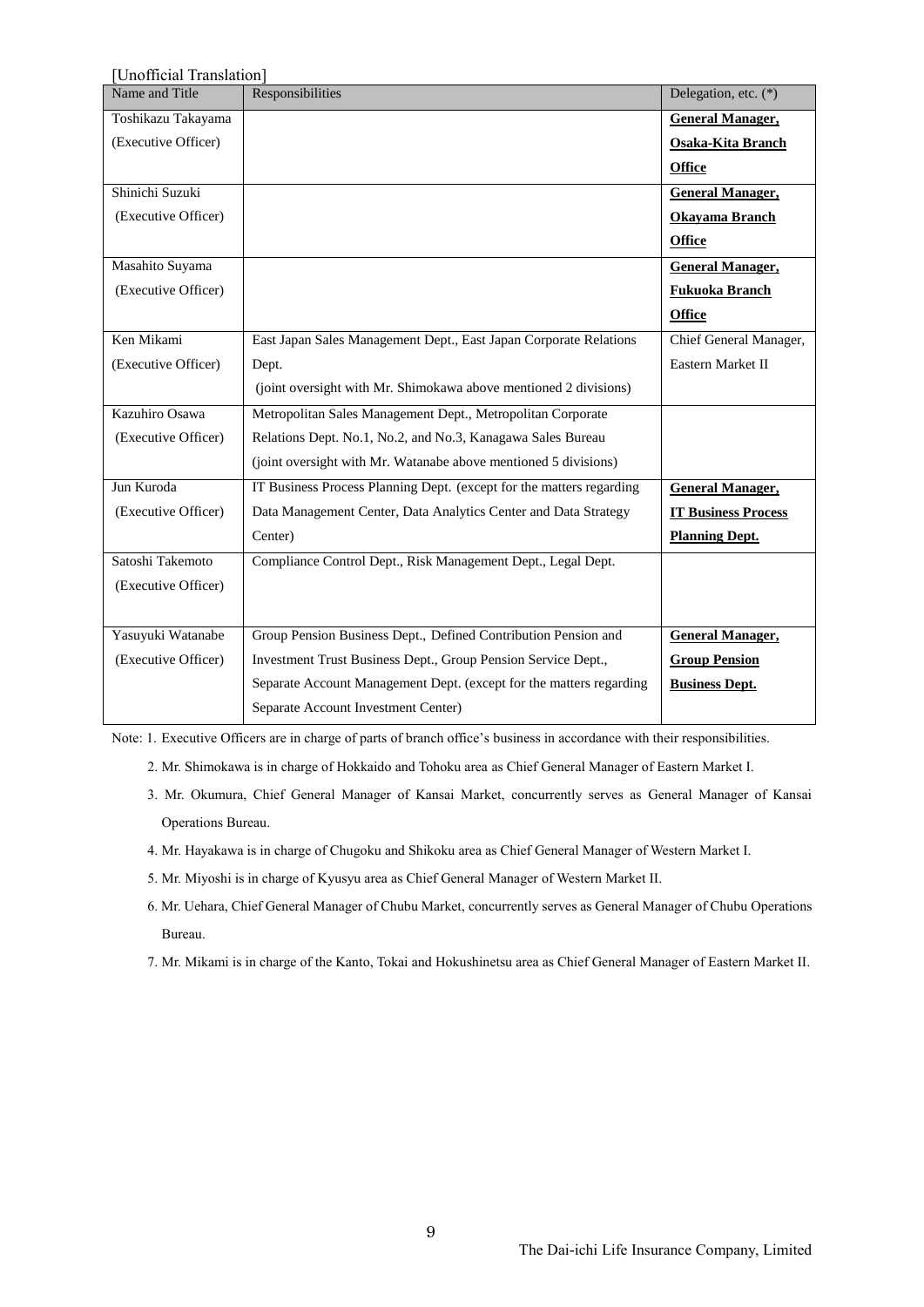# **Reasons for appointment**

| Name               | Reasons                                                                                |
|--------------------|----------------------------------------------------------------------------------------|
| Toshiaki Sumino    | He has been mainly engaged in corporate planning and investment planning               |
|                    | related business. He was engaged in corporate management of overseas life              |
|                    | insurance companies as a director of Protective Life, an overseas subsidiary of the    |
|                    | Group, and also engaged in corporate management as the CEO of DLI NORTH                |
|                    | AMERICA, and performed his duties appropriately. Therefore, he has the                 |
|                    | knowledge and experience to execute his duties as an executive officer of Dai-ichi     |
|                    | Life Insurance accurately, fairly and efficiently.                                     |
| Toshikazu Takayama | He has been mainly engaged in the retail sector. He has a wide range of                |
|                    | experience in the retail field, including serving as the general manager at five       |
|                    | branches, sales manager, and executing major market strategies in the market           |
|                    | management department. He has steadily improved the quality of management by           |
|                    | practicing branch DSR management through his extensive sales experience.               |
|                    | Therefore, he has the knowledge and experience to execute his duties as an             |
|                    | executive officer of Dai-ichi Life Insurance accurately, fairly and efficiently.       |
| Shinichi Suzuki    | He has been mainly engaged in the retail sector. He has a wide range of                |
|                    | experience in the retail sector, having served as the general Manager of five          |
|                    | branches, a sales manager, a deputy general manager of branches, and market            |
|                    | management department. He has steadily improved the quality of management by           |
|                    | practicing DSR management in the branches through his extensive sales                  |
|                    | experience. Therefore, he has the knowledge and experience to execute his duties       |
|                    | as an executive officer of Dai-ichi Life Insurance accurately, fairly and              |
|                    | efficiently.                                                                           |
| Masahito Suyama    | He has been mainly engaged in the retail sector. He has served as the general          |
|                    | manager in four branches, as a sales manager and also the general manager of           |
|                    | Agency Sales Dept. No.2. He has steadily improved the quality of management            |
|                    | by practicing DSR management in the branches through his rich sales experience.        |
|                    | Therefore, he has the knowledge and experience to execute his duties as an             |
|                    | executive officer of Dai-ichi Life Insurance accurately, fairly and efficiently.       |
| Ken Mikami         | He has been mainly engaged in the retail field and has held the position of the        |
|                    | general manager in three branches. He has steadily improved the quality of             |
|                    | management through the implementation of DSR management at the branches.               |
|                    | Currently, as the general manager of the East Japan Sales Management Dept., he         |
|                    | is engaged in the execution of key market strategies. Based on his extensive           |
|                    | experience as leader in the sales field, he is demonstrating his ability to reform the |
|                    | lifelong design designer channel. Therefore, he has the knowledge and experience       |
|                    | to execute his duties as an executive officer of Dai-ichi Life Insurance accurately,   |
|                    | fairly and efficiently.                                                                |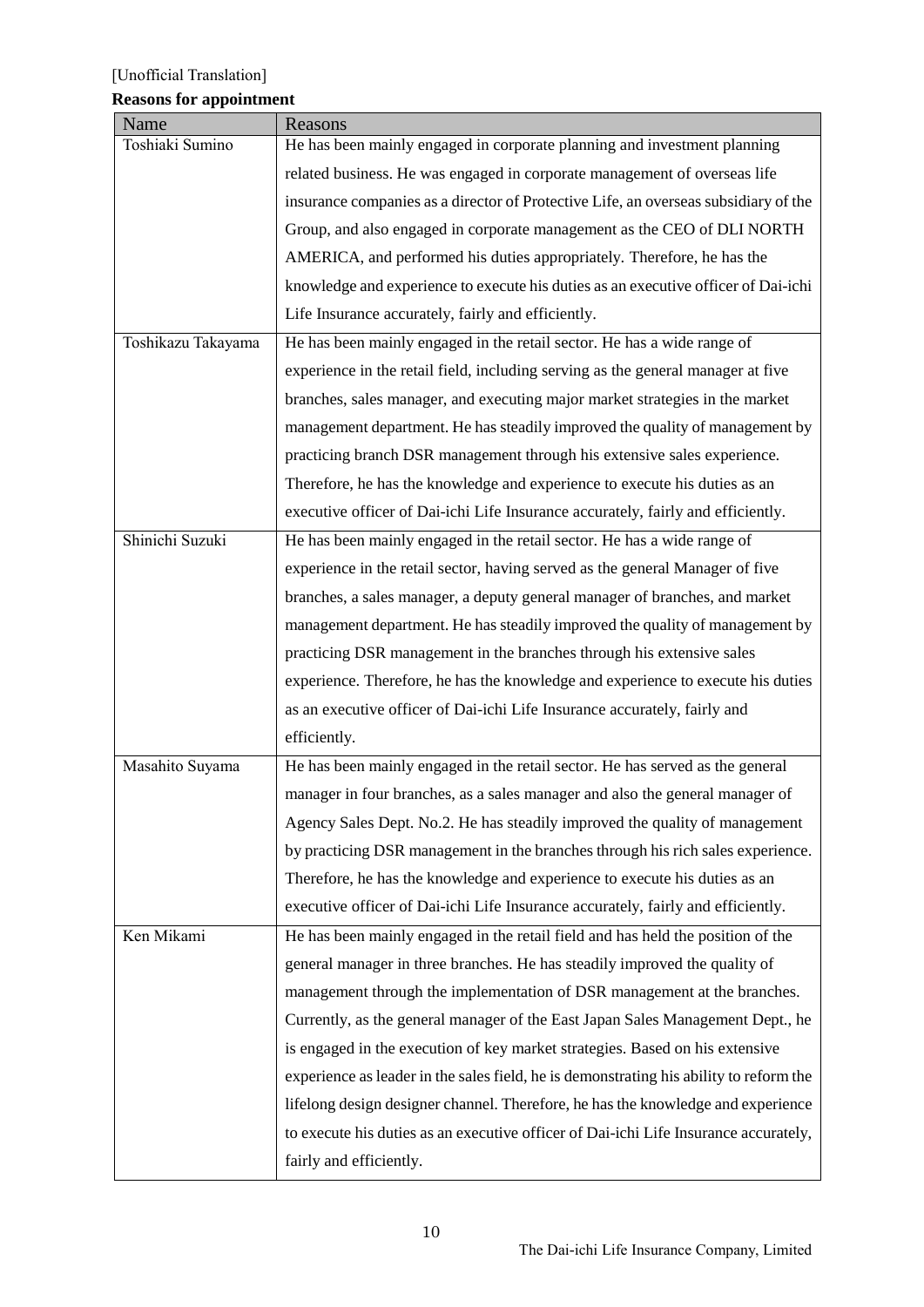| [Unofficial Translation] |                                                                                      |
|--------------------------|--------------------------------------------------------------------------------------|
| Name                     | Reasons                                                                              |
| Kazuhiro Osawa           | He has been mainly engaged in the wholesale sector. With a wealth of experience      |
|                          | in the wholesale sector, he has demonstrated strong leadership and taken a leading   |
|                          | role. In the Corporate Relations Dept. No.5, he has been contributing to the         |
|                          | improvement of business performance by implementing many initiatives that            |
|                          | have become benchmarks in the wholesale sector with his unprecedented                |
|                          | dynamic ideas, drive, and ability to change. Therefore, he has the knowledge and     |
|                          | experience to execute his duties as an executive officer of Dai-ichi Life Insurance  |
|                          | accurately, fairly and efficiently.                                                  |
| Jun Kuroda               | He has been mainly engaged the field of information systems and IT.<br>In the IT     |
|                          | Business Process Planning Department, he was in charge of DNA planning and           |
|                          | led the system department and external failure to bring a large-scale project into   |
|                          | operation without major obstacles. Currently, as the general manager of the IT       |
|                          | Business Process Planning Dept., he oversees large-scale projects, including the     |
|                          | CX Design System, and is demonstrating his ability to develop DX human               |
|                          | resources. Therefore, he has the knowledge and experience to execute his duties      |
|                          | as an executive officer of Dai-ichi Life Insurance accurately, fairly and            |
|                          | efficiently.                                                                         |
| Satoshi Takemoto         | He has been mainly engaged in the asset management and overseas business             |
|                          | fields, and at DLI North America, he focused on the execution of acquisitions, the   |
|                          | opening of the Innovation Lab, and other in-stock-related initiatives, all of which  |
|                          | led to significant results. In his current role as the general manager of Compliance |
|                          | Control Dept., he is leading the renewal of management quality, particularly the     |
|                          | establishment of a new compliance framework. Therefore, he has the knowledge         |
|                          | and experience to execute his duties as an executive officer of Dai-ichi Life        |
|                          | Insurance accurately, fairly and efficiently.                                        |
| Yasuyuki Watanabe        | He has been engaged mainly in the field of asset management. With his wealth of      |
|                          | knowledge and experience in asset management, he has worked hard to                  |
|                          | strengthen investment profitability even in an unstable domestic and international   |
|                          | financial environment. Currently, as the general manager of Group Pension            |
|                          | Business Dept., he contributes to improving the performance of the Group             |
|                          | Pension Business, Investment Trust Business, and DC Business. He is laying the       |
|                          | foundation for the sustainable growth of each business. Therefore, he has the        |
|                          | knowledge and experience to execute his duties as an executive officer of Dai-ichi   |
|                          | Life Insurance accurately, fairly and efficiently.                                   |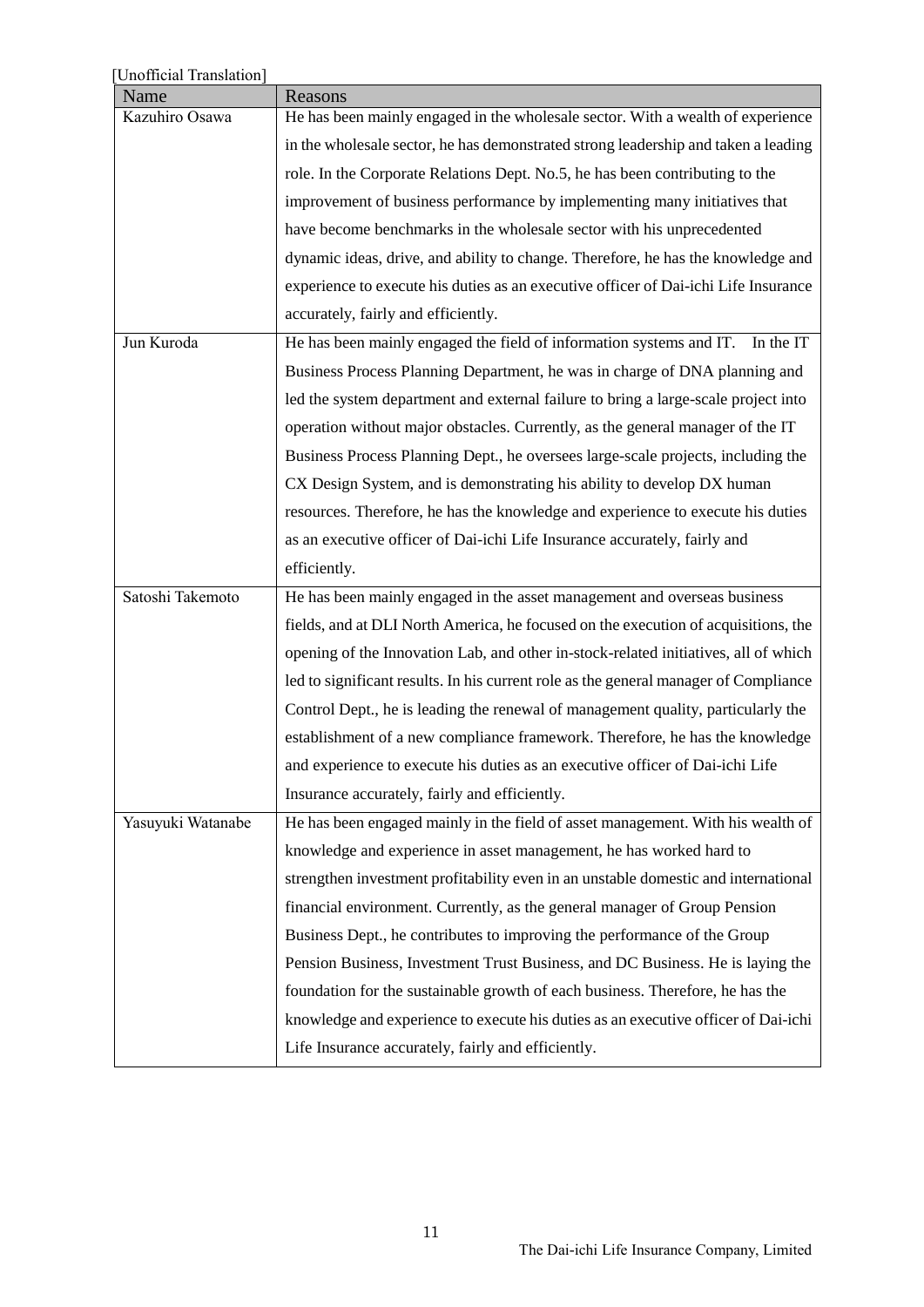# **Biographies of Newly Appointed Executive Officers**

| Name                  | Toshiaki Sumino  |                                                       |
|-----------------------|------------------|-------------------------------------------------------|
| Date of Birth         | October 26, 1969 |                                                       |
| Education             | March 1992       | Graduated from The University of Tokyo,               |
|                       |                  | Faculty of Law                                        |
| <b>Career History</b> | April 1992       | Joined The Dai-ichi Mutual Life Insurance Company     |
|                       | April 2013       | Deputy General Manager, Group Management Headquarters |
|                       |                  | Deputy General Manager, Corporate Planning Dept.,     |
|                       |                  | The Dai-ichi Life Insurance Company, Limited          |
|                       | October 2016     | Executive Officer,                                    |
|                       |                  | General Manager of Corporate Planning Unit,           |
|                       |                  | Dai-ichi Life Holdings, Inc.                          |
|                       | April 2018       | Executive Officer,                                    |
|                       |                  | Chief General Manager, North America                  |
|                       | April 2020       | Managing Executive Officer                            |
|                       | June 2021        | Director, Managing Executive Officer                  |
|                       |                  |                                                       |
|                       |                  |                                                       |

| Name           | Toshikazu Takayama |                                                   |
|----------------|--------------------|---------------------------------------------------|
| Date of Birth  | September 13, 1963 |                                                   |
| Education      | March 1987         | Graduated from Kwansei Gakuin University,         |
|                |                    | Faculty of Law                                    |
| Career History | April 1987         | Joined The Dai-ichi Mutual Life Insurance Company |
|                | April 2008         | General Manager, Kishiwada Branch Office          |
|                | April 2009         | General Manager, Nara Branch Office               |
|                | April 2010         | General Manager, Nara Branch Office,              |
|                |                    | The Dai-ichi Life Insurance Company, Limited      |
|                | April 2013         | General Manager, Nagasaki Branch Office           |
|                | April 2017         | General Manager, Osaka-Minami Branch Office       |
|                | April 2020         | General Manager, Osaka-Kita Branch Office         |
|                |                    |                                                   |
|                |                    |                                                   |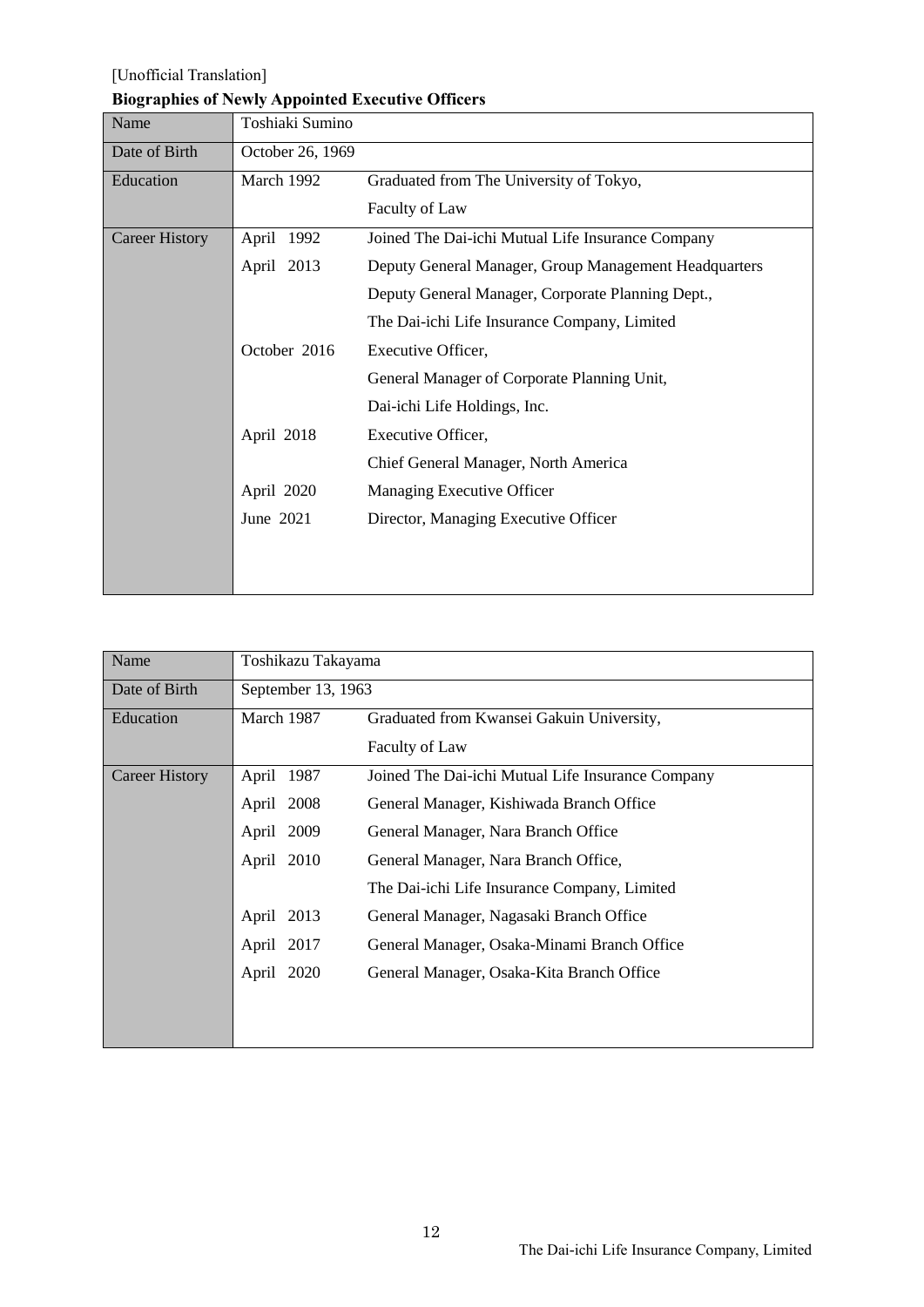| Name                  | Shinichi Suzuki |                                                   |
|-----------------------|-----------------|---------------------------------------------------|
| Date of Birth         | March 11, 1964  |                                                   |
| Education             | March 1987      | Graduated from Keio University,                   |
|                       |                 | <b>Faculty of Commerce</b>                        |
| <b>Career History</b> | April 1987      | Joined The Dai-ichi Mutual Life Insurance Company |
|                       | April 2008      | General Manager, Atsugi Branch Office             |
|                       | April 2010      | General Manager, Atsugi Branch Office,            |
|                       |                 | The Dai-ichi Life Insurance Company, Limited      |
|                       | April 2011      | General Manager, Osaka-Higashi Branch Office      |
|                       | April 2013      | General Manager, Ikebukuro Branch Office          |
|                       | April 2016      | General Manager, Nagoya Branch Office             |
|                       | April 2020      | General Manager, Okayama Branch Office            |
|                       |                 |                                                   |
|                       |                 |                                                   |

| Name                  | Masahito Suyama  |                                                   |
|-----------------------|------------------|---------------------------------------------------|
| Date of Birth         | January 16, 1966 |                                                   |
| Education             | March 1988       | Graduated from Tokai University,                  |
|                       |                  | Faculty of Political Science and Economics        |
| <b>Career History</b> | April 1988       | Joined The Dai-ichi Mutual Life Insurance Company |
|                       | April 2011       | General Manager, Tsuchiura Sales Branch Office,   |
|                       |                  | The Dai-ichi Life Insurance Company, Limited      |
|                       | April 2013       | General Manager, Atsugi Branch Office             |
|                       | April 2015       | General Manager, Osaka-Higashi Branch Office      |
|                       | April 2019       | General Manager, Agency Sales Dept. No.2          |
|                       | April 2021       | General Manager, Fukuoka Branch Office            |
|                       |                  |                                                   |
|                       |                  |                                                   |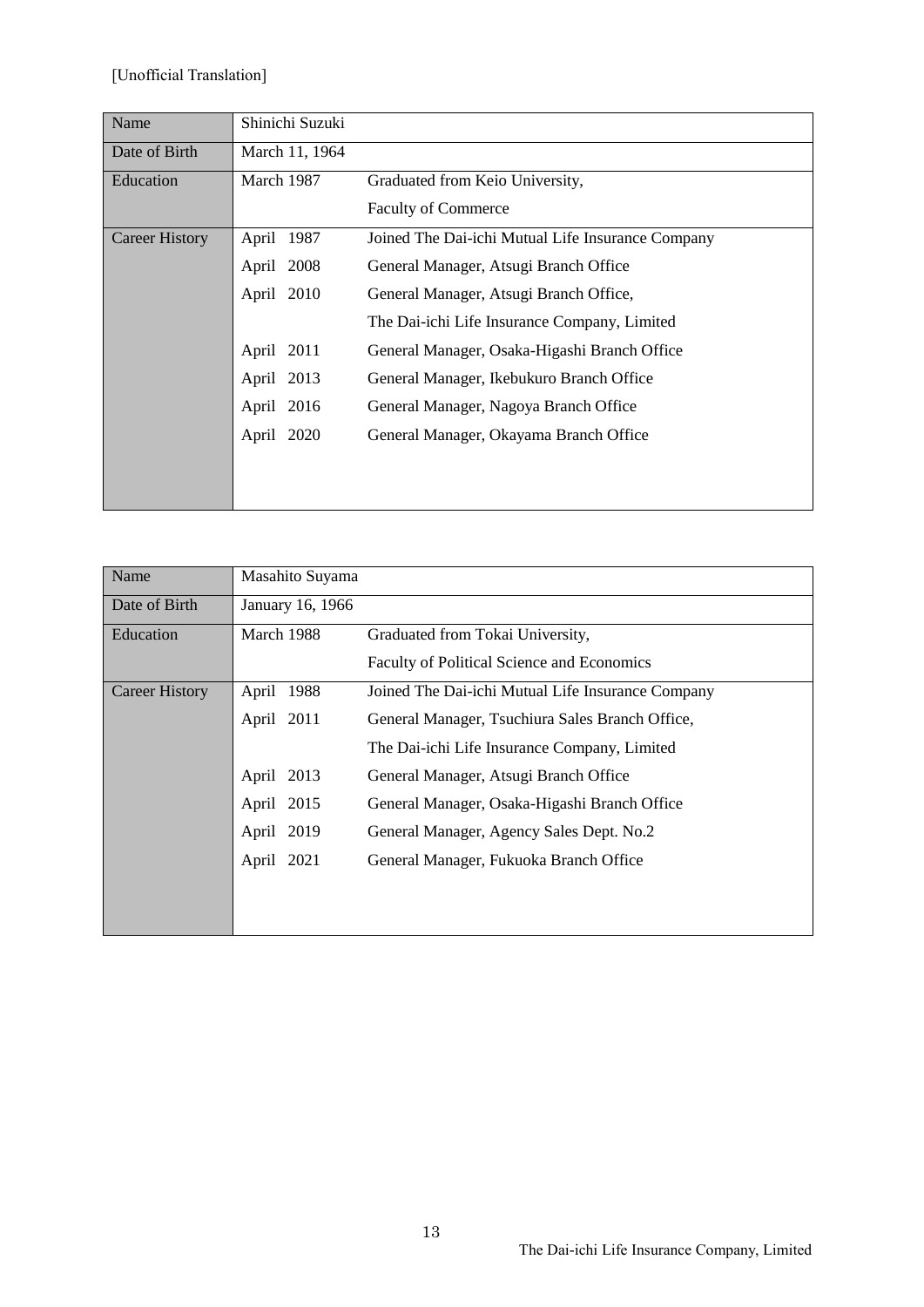| Name                  | Ken Mikami    |                                                    |
|-----------------------|---------------|----------------------------------------------------|
| Date of Birth         | May 27, 1966  |                                                    |
| Education             | March 1989    | Graduated from Keio University,                    |
|                       |               | <b>Faculty of Economics</b>                        |
| <b>Career History</b> | 1989<br>April | Joined The Dai-ichi Mutual Life Insurance Company  |
|                       | April 2010    | General Manager, Hachioji Branch Office,           |
|                       |               | The Dai-ichi Life Insurance Company, Limited       |
|                       | April 2012    | General Manager, Matsue Branch Office              |
|                       | April 2015    | General Manager, Machida Branch Office             |
|                       | April 2019    | General Manager, East Japan Sales Management Dept. |
|                       |               |                                                    |
|                       |               |                                                    |

| Name                  | Kazuhiro Osawa  |                                                   |
|-----------------------|-----------------|---------------------------------------------------|
| Date of Birth         | August 29, 1968 |                                                   |
| Education             | March 1991      | Graduated from Waseda University,                 |
|                       |                 | Faculty of Philosophy, Politics, and Economics    |
| <b>Career History</b> | April 1991      | Joined The Dai-ichi Mutual Life Insurance Company |
|                       | April 2014      | General Manager status,                           |
|                       |                 | The Life Insurance Association of Japan           |
|                       | April<br>2015   | General Manager, Corporate Relations Dept. No.8,  |
|                       |                 | The Dai-ichi Life Insurance Company, Limited      |
|                       | April<br>2019   | General Manager, Corporate Relations Dept. No.5   |
|                       |                 |                                                   |
|                       |                 |                                                   |

| Name           | Jun Kuroda       |                                                             |
|----------------|------------------|-------------------------------------------------------------|
| Date of Birth  | October 30, 1969 |                                                             |
| Education      | March 1993       | Graduated from Tokyo Metropolitan University,               |
|                |                  | <b>Faculty of Economics</b>                                 |
| Career History | April 1993       | Joined The Dai-ichi Mutual Life Insurance Company           |
|                | April 2014       | Deputy General Manager, IT Business Process Planning Dept., |
|                |                  | The Dai-ichi Life Insurance Company, Limited                |
|                | June $2020$      | General Manager, IT Business Process Planning Dept.         |
|                |                  |                                                             |
|                |                  |                                                             |